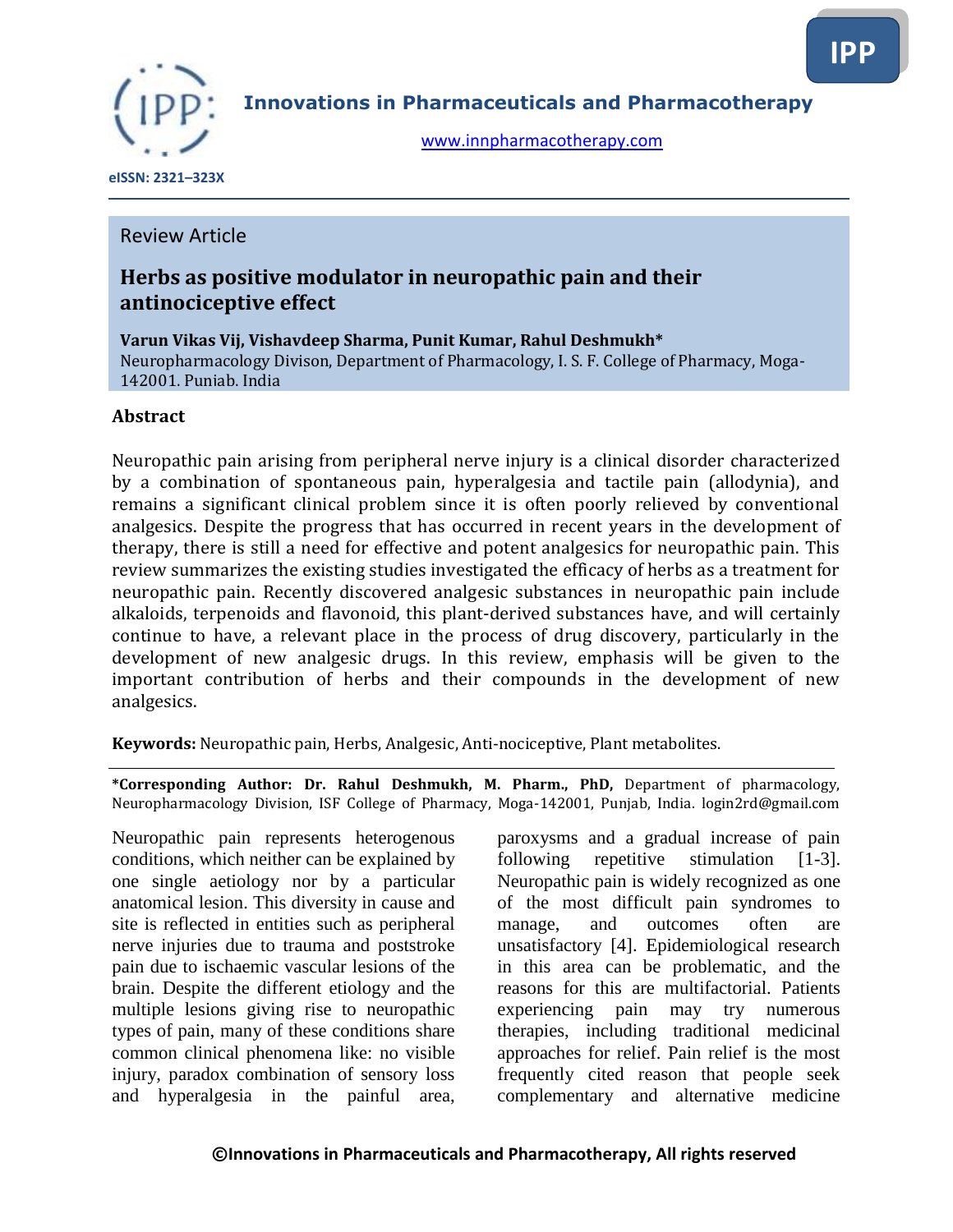(CAM) [5]. These therapies might be chosen because other conventional therapies were previously ineffective or produced side effects that were intolerable. Mostly drugs which are approved and authenticated by USFDA in neuropathic pain are Lyrica (Pregablin), Cymbalta (Duloxetine), Neurontin (Gabapentin), Lidoderm(5% lidocaine patch) & Qutenza (8% capsaicin patch). All these are associated with high incidence of side effects appealing for the more safe therapy [6].

The use of medicinal plants is a traditional form of providing relief from illness and can be traced back over five millennia in several civilizations. Over the years, natural products have contributed enormously to the development of important therapeutic drugs used currently in modern medicine [7,8]. The potential of higher plants as sources for new drugs is still largely unexplored. Among the estimated 250000 plant species existing world-wide, only a small percentage have been investigated phytochemically, and the fraction submitted to biological or pharmacological screening is even smaller [9]. In spite of the progress that has taken place in recent years in the development of therapy, the medical community still urgently needs effective and potent analgesics, especially for chronic pain. Thousand of patients with intense and unrelenting pain, such as that resulting from cancer or injury, have to depend on morphine, despite its well-known side effects [10]. This has renewed the interest of the major Pharmaceutical companies in higher plant-derived secondary metabolites as part of the search for new clinically useful drugs. In this review article we will focus on the contribution of plants to the development of modern analgesic drugs.

## **1. Herbs effective in Neuropathic pain** *2.1 Papaver somniferum*

Opium derives from the latex obtained by incision of the unripe capsules of *P. somniferum*, dried partly by spontaneous evaporation or by artificial heat. Opium contains about 25 alkaloids, including morphine, codeine, thebaine and papaverine. In 1805, the German pharmacist Sertu¨ner isolated the active ingredient in opium and named it "morphine" [11-12]. Morphine was the first alkaloid to be discovered, and its isolation, therefore, was a breakthrough in organic chemistry. The pharmacological properties of morphine are quite complex and can vary depending upon the dose, site of action and administration route, and wide variation among animal species has been reported. The most relevant characteristic of morphine is its property of modulating the perception of pain, resulting in an increase in the threshold of noxious. Antinociception induced by morphine is now known to be mediated via activation of membrane opioid receptors, and therefore it can be inhibited by opioid receptor antagonists, e.g. naloxone [13].

## *2.2 Cannabis sativa*

Throughout history, *Cannabis sativa* L. has been used as a natural therapeutic herb. Usage of marijuana for medical purposes can be traced back 5000 years. In 1842, O"Shaughnessy, an army physician in India, published an extensive treatise on the use of cannabis in various medical conditions including as an analgesic. As a result, *Cannabis* was introduced into European medicine and subsequently into other areas of Western medicine, including the United States. Preparations such as tincture and extract of *Cannabis* were recognized for a long time as official drugs and were listed in the US Pharmacopoeia from 1850 until 1942. The *Cannabis* plant contains a complex mixture of substances that include at least 60 different cannabinoids, many of which have been shown to present pharmacological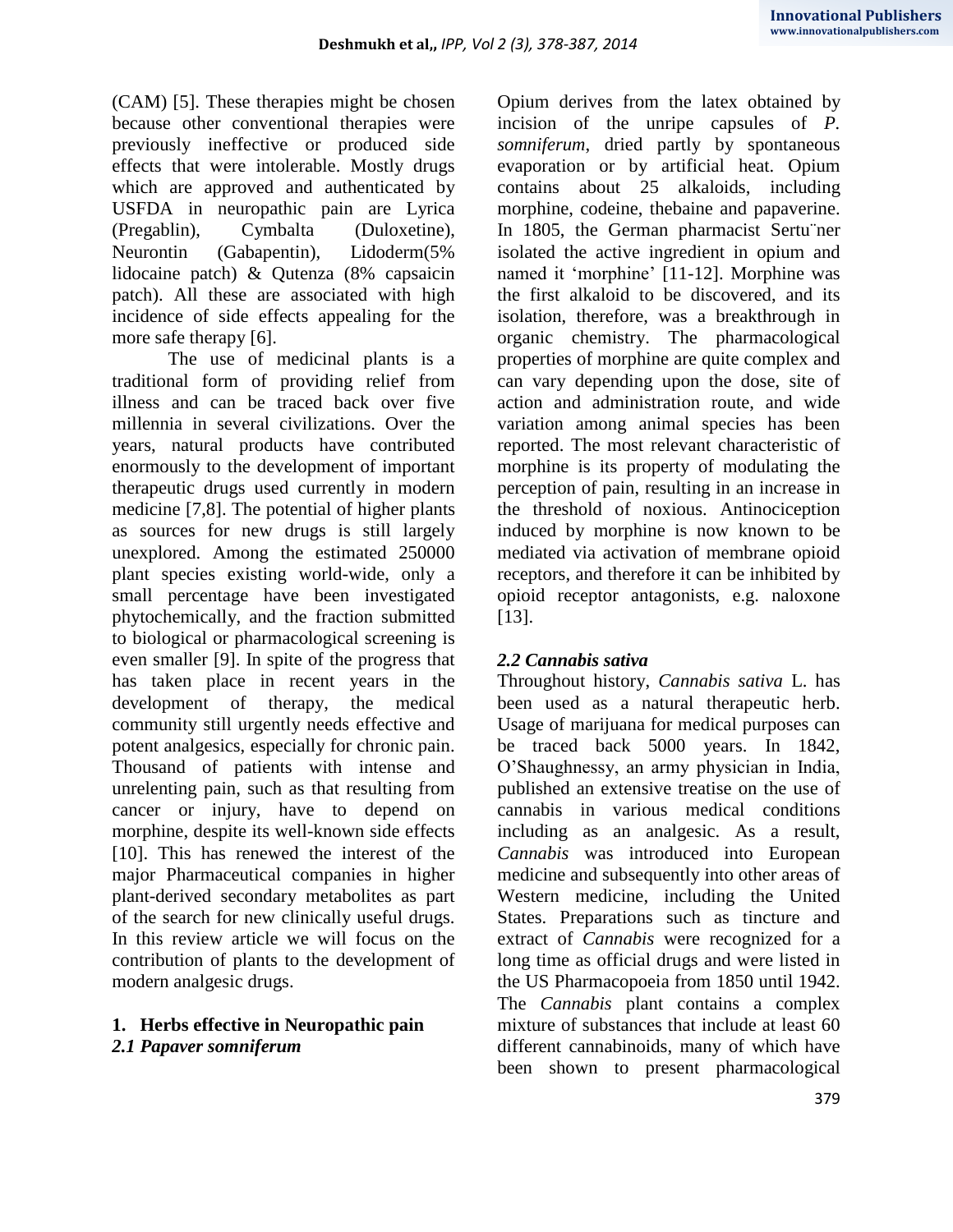activities [14]. Until 1964, it was generally assumed that the active principles of *Cannabis* were an unidentified mixture of isomers of tetrahydrocannabinols (THC). The major active constituent of *Cannabis*, THC, has been shown to possess antinociceptive properties when assessed in several experimental models, and this effect is attenuated by a CB1 receptor antagonist. The ethanol extract of the herb, and the cannflavones isolated from it, have been shown to possess analgesic action [15].

## *2.3 Capsicum species*

The *Capsicum* species belong to the family of Solanaceae and originated in Central and South America. About 20 *Capsicum* species are included in this family. They are distributed throughout the world, but only five species are widely cultivated: *C. annuum, C. frutescens, C. chinense, C. pendulum* and *C. pubescens*. Capsaicin was recognized as the major component, constituting about 70% of the total pungent acid amides contained in plants belonging to the *Capsicum* species, while dihydrocapsaicin, an analogue of capsaicin (capsaicinoid), amounted to 30% or less [16]. Capsaicin is a very important pharmacological tool, because it exerts a dual role in the nociceptive process. Locally applied, capsaicin elicits a series of nociceptive, hyperalgesic and inflammatory reactions, mediated by an increase in membrane cation permeability. Capsaicin excites the afferent sensorial neurons, specifically, the C and Ad fibres that conduct the nociceptive information to the central nervous system (CNS), where it stimulates, mainly through the calcium influx, the release of several neuropeptides including tachykinins, calcitonin generelated peptide (CGRP) and somatostatin, and also blocks the intra-axonal transport of macromolecules, such as the neural growth factor (NGF) [17]. A two-arm, double-blind, placebo controlled,

crossover clinical study found topical capsaicin formulation decreases postsurgical neuropathic pain to a 3 to 1 margin over placebo [18].

## *2.4 Salix* **species**

The genus *Salix* (Salicaceae), containing about 500 different species of plants, is known popularly as willow. The species *S. alba* L., *S. fragilis* L. and *S. purpurea* L. are the most regularly used for medicinal purposes. The principal active constituent of *Salix sp*. is salicin. However, studies have shown that a whole series of phenolic glycosides, such as salicortin, fragilin and tremulacin, are present in the bark of this plant [19, 20]. In 1829, Leroux isolated the active ingredient, salicin, from the willow bark, and in 1838 salicylic acid was obtained. The first synthetically produced conversion of salicylic acid was acetylsalicylic acid, which Gilm synthesized in 1859. There is a considerable debate as to whether ASA or salicylate is the most effective analgesic [13].

## *2.5 Acorus calamus rhizoma*

*Acorus calamus* (family: Araceae) is traditionally used in the treatment and management of various pain"s which also includes severe inflammatory and neuropathic pain in Ayurveda. In a study using rat model, a hydroalcoholic extract of *Acorus calamus rhizoma* has been shown to exert beneficial effect on neuropathic pain induced by tibial and sural nerve transaction [21]. In a further study injury induced by sciatic nerve chronic constriction where therapy of *Acorus calamus rhizoma* extract has ameliorated behavioral (hyperalgesia and allodynia), biochemical (superoxide anion, myeloperoxidase, and total calcium), and histopathological (axonal degeneration) changes [22]. In another preclinical study, Hydroalcoholic extracts of *Acorus calamus rhizoma* attenuated vincristine-induced behavioral and biochemical changes to an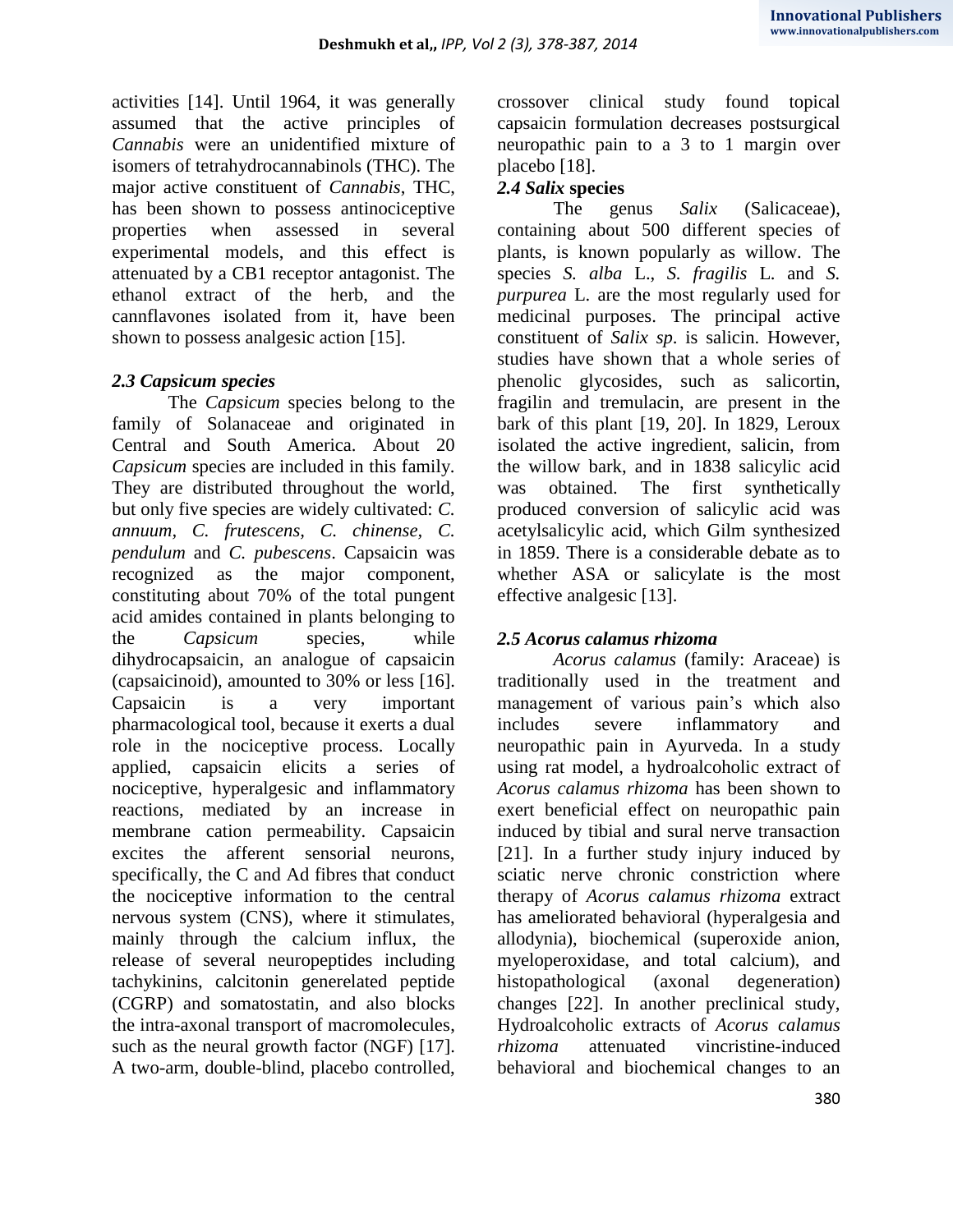extent comparable to pregabalin (positive control). Use of hydroalcoholic extracts of *Acorus calamus rhizoma* has succesfully attenuated vincristine-induced painful neuropathy, which probably may be attributed to its multiple effects including antioxidative, anti-inflammatory and calcium inhibitory activity [23].

## **2.6 Yokukansan - Traditional Japanese medicine for neuropathic pain**

Yokukansan is one of the traditional Japanese medicines called *kampo* in Japan. It is composed of seven kinds of medicinal herbs which includes *Atractylodis rhizoma, Poria sclerotium, Cnidium rhizome, Uncaria thorn, Japanese Angelica root, Bupleurum root, and Glycyrrhiza glabra.* Yokukansan has been approved by the Ministry of Health, Labor, and Welfare of Japan as a remedy for neurosis, insomnia, and irritability in children. In past studies it was observed that yokukansan clinically attenuates neuropathic pain due to postherpetic neuralgia, complex regional pain syndrome, and central cord syndrome and reported that yokukansan ameliorates neuropathic pain symptoms in patients [24]. In another study animal model of peripheral nerve injury was used to elucidate the mechanisms underlying protective effect of yokukansan in neuropathic pain associated with a blockade of glutamatergic neurotransmission via activation of glutamate transporters in the spinal cord [25].

## **2.7 Analgesic effect of Moutan cortex and Coicis semen on neuropathic pain**

Moutan cortex, the root cortex of *Paeonia suffruticosa* Andrews, is an important Chinese crude drug used in many traditional prescriptions. One of the major constituents of Moutan cortex is 2-hydroxy-4-methoxy-acetophenone (paeonol) that has analgesic, antipyretic and antibacterial properties and used for the treatment of

arthritis. When orally administered at 1 g/kg, paeonol markedly reduced the number of writhes in the acetic acid writhing test and increased the threshold by tail pinching of mice [26]. It also inhibited the rat paw edema induced by carrageenan, dextran and acetic acid with a potency similar to that of aspirin and was suggested to be largely responsible for the therapeutic effect of Moutan cortex [27]. However, since the extract of Moutan cortex blocked the PGF2-induced allodynia, the mechanism of action is different from the inhibition of prostanoid synthesis. On the other hand, a major constituent of Coicis semen is 6-methoxybenzoxazolone (coixol) but there are few reports on its analgesic effect on animal pain models [28]. Since the extracts orally administered 1 h before i.t. PGF2 blocked the allodynia, an active compound in the extracts could easily pass through the blood–brain barrier and exerted the action in the spinal cord. As compared with a single administration of the NOS inhibitor l-NAME whose effect was weak and short [29], the analgesic effect by the extracts of Moutan cortex and Coicis semen on neuropathic pain was observed over 24 h, suggesting that a long-lasting effect on neuropathic pain might be expected by continuous administration of the drugs. Whether paeonol or coixol is an active compound in the extracts and how the extracts exert the analgesic action on neuropathic pain remain unknown [30].

# **2. Substances derived from plants effective in neuropathic pain**

### **3.1 Alkaloids**

In recent years, a large number of different kinds of naturally occurring alkaloids with antinociceptive effect in neuropathic pain has been reported. Rios *et al.* (1989) reviewed the chemical structures and the main pharmacological actions of aporphinoid alkaloids and found that some of them exhibited antinociceptive effect in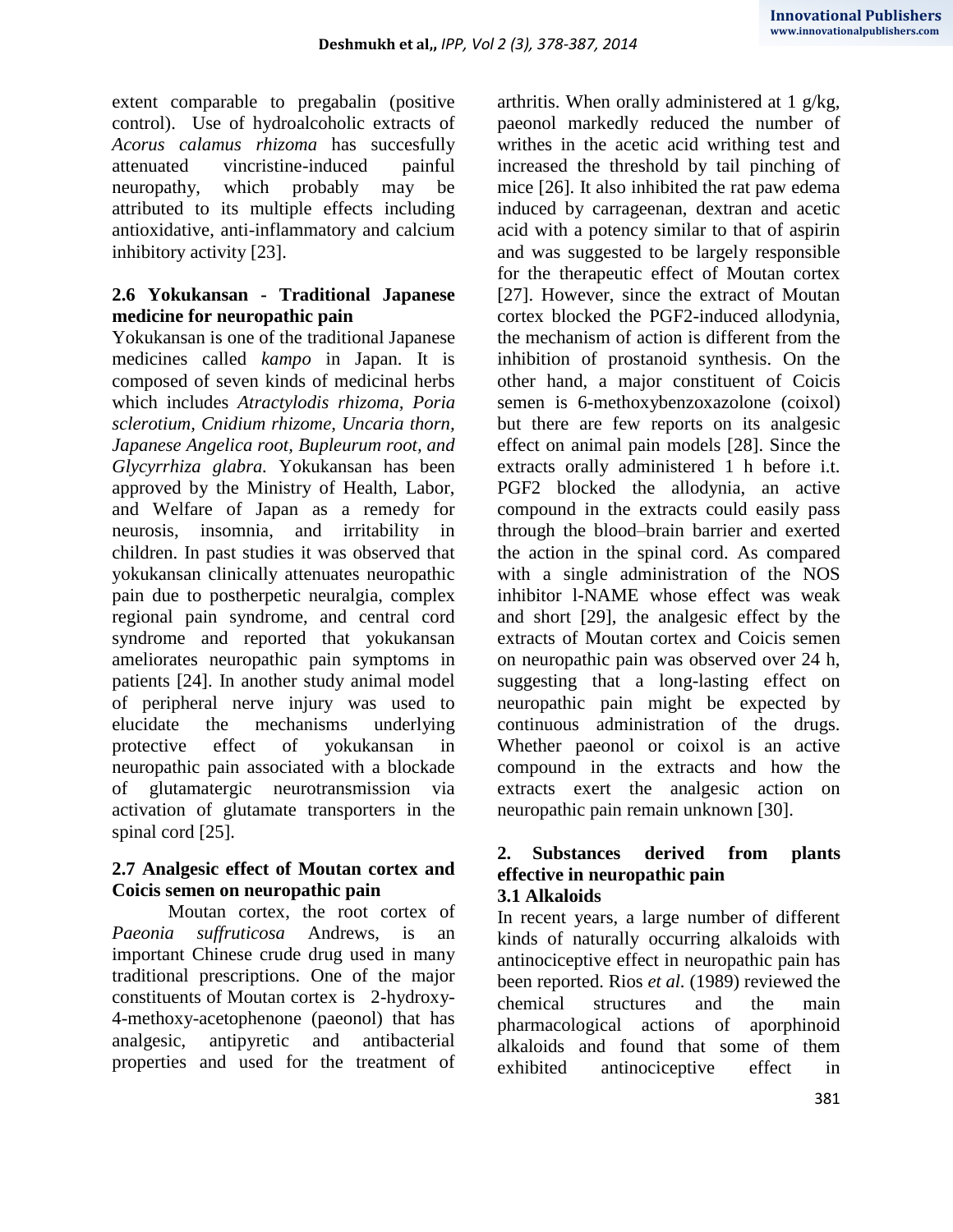neuropathic pain, namely pronuciferine, glaucine, nuciferine and pukateine [31]. A crude alkaloid extract from *Hunteria zeylanica* has been found to exert pronounced antinociception when assessed in several chemical (but not thermal) models of neuropathic pain in mice. This activity might be attributed to the presence of eburnamine and other derivatives and pleiomutinine [32, 33]. Two matrine type lupin alkaloids, allomatrine and matrine (Fig-1), isolated from *Sophora alopeculoides* exhibit antinociceptive effects, which are mediated through the activation of k-opioid receptors and both m- and k-opioid receptors, respectively [34]. Mitragynine (Fig-1), the major alkaloidal constituent found in young leaves of *Mitragyna speciosa*, exerts an opioid-like activity, but its selectivity for the opioid receptor subtypes differs from that of morphine [35, 36]. The alkaloids isolated from *Psychotria colorata* show a marked naloxone-reversible antinociceptive activity in animals [37]. Furthermore, these alkaloids have an inhibitory effect on [3H]-naloxone binding, providing a neurochemical basis for the opioid-like activity *in vivo* [38]. Isoretuline, but not O-acetyllisoretuline and Ndesacetylisoretuline, isolated from *Strychnos henningsii* Gilg, have antinociceptive and antiinflammatory action in animals [39].

### **3.2 Terpenoids and steroids**

Terpenoid and steroid compounds are widely distributed pharmacological properties. Among other actions, naturally occurring terpenoids present antiinflammatory and antinociceptive properties, inhibit platelet aggregation, and interfere at the intracellular level with several steps of signal transduction mechanisms [40-41]. The monoterpenes found in the essential oil of *Cymbopogon* 

*citratus* exhibited antinociception when assessed in different experimental models of pain. Myrcene (Fig-1) was the most active component of the oil, having an antinociceptive effect similar to that described for peripheral-acting opiates or dypirone [42]. Lapidin, a bicyclic sesquiterpene from *Ferula linkii*, transdehydrocrotonin, a 19-nor-clerodane diterpene from *Croton cajucara*, and four triterpenes isolated from dichloromethane extract of *Ganoderma lucidum*, denoted ganoderic acids A, B, G and H, were effective in inhibiting acetic acid-induced abdominal constrictions in mice [13]. Bacosina (Fig-1), isolated from aerial parts of *Bacopa monnieri*, and 1,8-cineole, present in the essential oil of *Nepeta italica*, exhibited antinociception by interaction with opioidergic pathway [44,45]. The isolation and identification of several terpenes with antinociceptive effects have been demonstrated in preliminary studies. Kaurenoic acid, the major component of *Wedelia paludosa* , marrubiin, a furanolactone diterpene from *Marrubium vulgare*, the pholidotin and 24 methylenecycloartenal isolated from *Epidendrum mosenii*, moretenone and glutinol isolated from *Sebastiania schottiana*, a-amyrin and b- amyrin from *Aleurites moluccana*, a-amyrin acetate, b-amyrin acetate and glochidone isolated from *Ipomoea pes-caprae*, Ichigoside F1 from *Rubus imperialis* and 24-hydroxytormentic acid isolated from *Ocotea suaveolens* exhibited dosedependent and significant antinociception when assessed in acetic acid, formalin and capsaicin tests. Other structurally similar diterpenes to marrubiin also cause significant inhibition of the abdominal constrictions induced by acetic acid [13].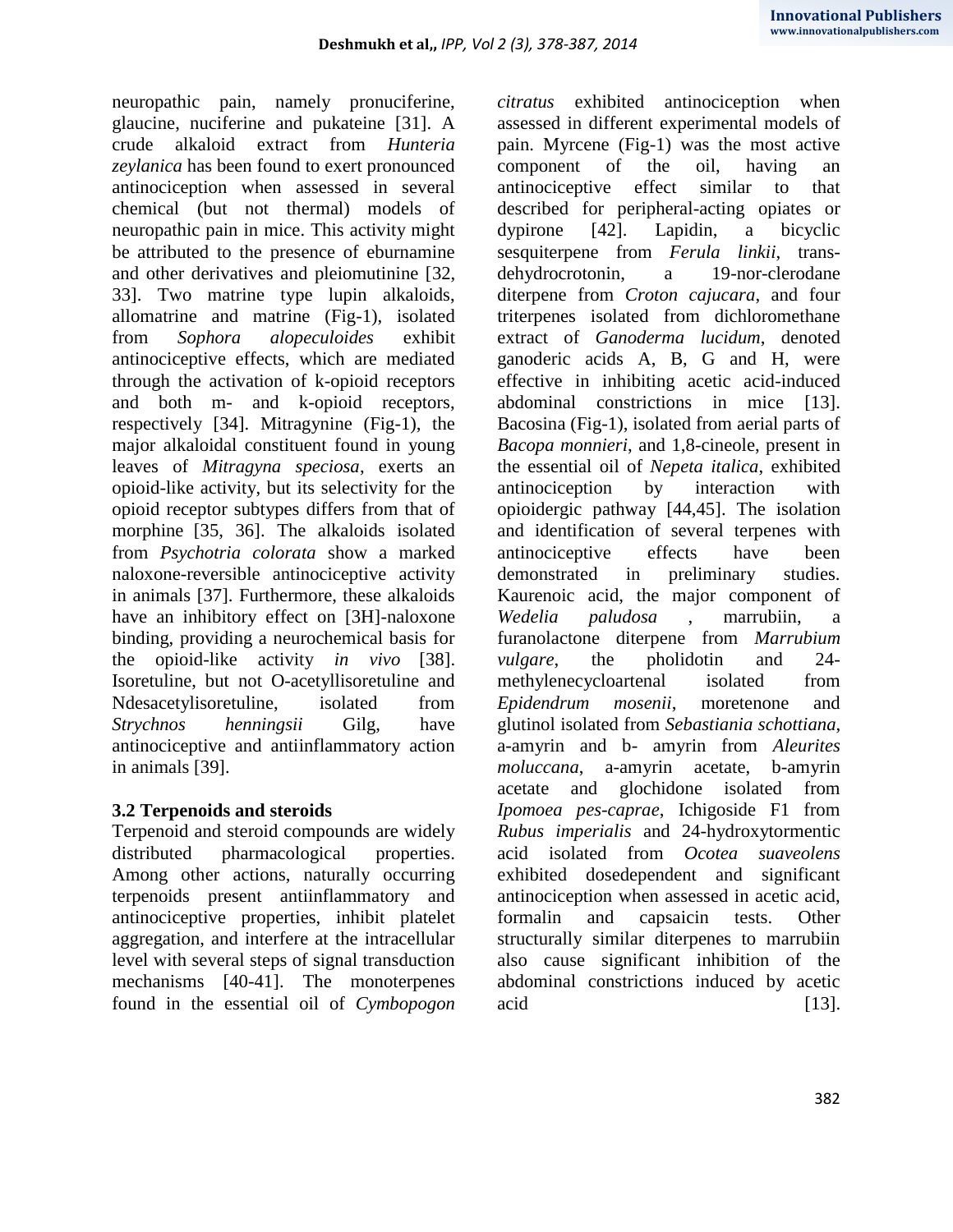

### Fig 1- Bioactive compounds found effective in neuropathic pain and have anti-nociceptive effect.

### **3.3 Flavonoids**

Preliminary studies have demonstrated that various flavonoids, including rutin (Fig-1) and quercetin, two common and abundant flavonoids in nature, luteolin isolated from *Wedelia paludosa*  [46,47] and the luteolin derivative, luteolin-4'-O-neohesperidoside, isolated from *Caralluma attenuate* [48], quercetin 3-Oglycoside (isoquercitrin) isolated from many plants, taxifolin but not its glycoside derivative, astilbin, isolated from *Hymenae martiana*[49], two kaempferol glycoside derivatives isolated from *Hedyosmum bonplandianum* [50], pectolinarin isolated from aerial parts of *Cirsium subcoriaceum*  [51], and gossypin all produced significant antinociception in the acetic acid-, formalinand capsaicin-induced nociceptive response. Hesperidin, a citrus flavonoid , 2@-O-rhamnosylswertisin, but not swertsin, isolated from *Aleurites moluccana*, and some biflavonoids, such as amentoflavone, volkensiflavone, GB-2a, fukugetin, fukugeside , and GB-1a [13,52,53] which are

well-distributed in the families of Clusiaceae and Guttiferae, also exerted pronounced antinociception in mice against the nociception caused by i.p. injection of acetic acid. Quercetin-3-O-galactoside (hyperoside) possesses analgesic effects related to a reduction of calcium influx in afferent nerve endings without anaesthetic action [54]. Ginkgetin (Fig-1), a biflavone isolated from *Ginkgo biloba* leaves, has been reported as an inhibitor of group II phospholipase A2. This compound strongly reduces arthritic inflammation, confirmed by histological examination of the knee joint. In addition, ginkgetin showed antinociceptive activity in acetic acidinduced writhing, suggesting that this compound may be a potential antiarthritic agent having an analgesic effect [55]. Moreover, a clinical study showed that *Ginkgo biloba* extract (standardized to 21.0 mg flavonglycosids and 3 mg folic acid) treatment improved the nerve function and pain associated with autonomic neurophathy in ten patients [56].

### 3. **Miscellaneous compounds**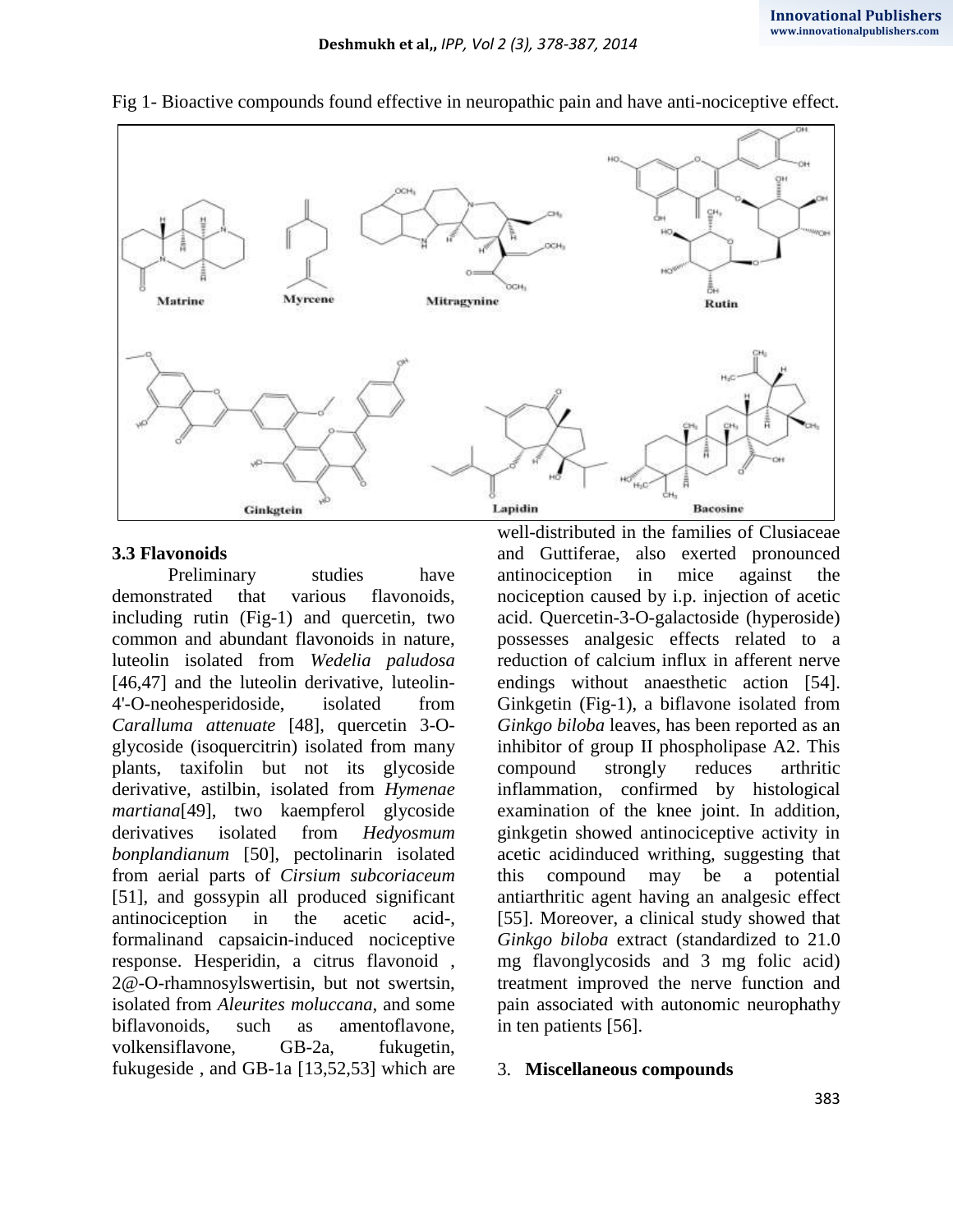Several studies have shown that other classes of naturally occurring substances, including xanthones, tannins and saponins, possess antinociceptive properties. Nepetalactone, a lactone extracted from *Nepeta casearea*, is the main antinociceptive component of this plant, and shows a specific opioid receptor subtype agonistic activity [57]. Acteoside, a phenylethanoid glycoside, has been isolated as an antinociceptive principle from *Lipia triphylla*, a Peruvian medicinal plant, by activity-guided separation [58]. 1,7- Dihydroxy-2,3-dimethoxyxanthone, isolated from *Polygala cyparissias*, produces dose-related inhibition of acetic acid-induced abdominal constriction in mice, being more active than some reference drugs [59,60]. Furthermore, 1,7-dihydroxy-2,3 dimethoxy-xanthone antagonizes, in a concentration-dependent fashion, several inflammatory mediator-mediated contractions in the guinea-pig trachea [61]. Recent studies conducted by our research group demonstrated that different components of *Croton urucurana*, such as acetyl aleuritolic acid, catechin, gallocatechin, etc. presented antinociceptive effects, but the potency of the isolated compounds was similar to or lower than those exerted by extracts or fractions, suggesting the existence of other minor active components or the existence of a synergistic effect [62]. Smilaxin B, a spirostanol glycoside isolated from *Smilax sieboldii* Miq., caused antinociception when administered i.c.v. and analysed in the tailflick test. This effect was mediated by GABA<sup>A</sup> and N-methyl-Daspartate (NMDA) receptors, but not  $GABA_B$  or non- NMDA receptors located at the supraspinal level. However, the antinociceptive effect may have been produced by activation of descending noradrenergic systems without affecting opioidergic or serotonergic pathways [63]. The 2-(4-bromobenzoyl)-3 methyl-4,6-dimethoxy benzofuran, a

xanthoxyline derivative revealed interesting antinociceptive spinal and supraspinal actions when assessed in several chemical and thermal models of nociception [64]. In a recent study curcumin has shown its effect possibly through its inhibitory action on NO and TNF- $\alpha$  release and point towards its potential to attenuate diabetic neuropathic pain [65].

### **Conclusion**

Although significant scientific progress has been made in recent decades on the elucidation of the neurobiology of neuropathic pain transmission, especially by application of modern techniques of electrophysiology and molecular biology, the need for new and more effective analgesics for clinical use, free as far as possible of undesirable side effects, are still urgently required. One of the most important analgesic drugs employed in clinical practice today continues to be the alkaloid morphine, in spite of its well-known undesirable sideeffects. However, from this review it has become clear that there are many possible targets and available strategies that might permit the development of new and effective analgesic drugs from naturally occurring secondary metabolites derived from plants, and which may be expected to have therapeutic benefit in the management neuropathic pain. Plant-derived secondary metabolites have, over the years, greatly contributed to our current understanding of the process of pain transmission, and, especially, have permitted us to characterize the receptor types and endogenous ligands involved in the mechanism of nociception. Morphine, capsaicin and cannabinoids, among others, are good examples. Thus, this field of research has become the focus of intense interest, on the part of both academics and pharmaceutical companies, and efforts towards the identification of effective and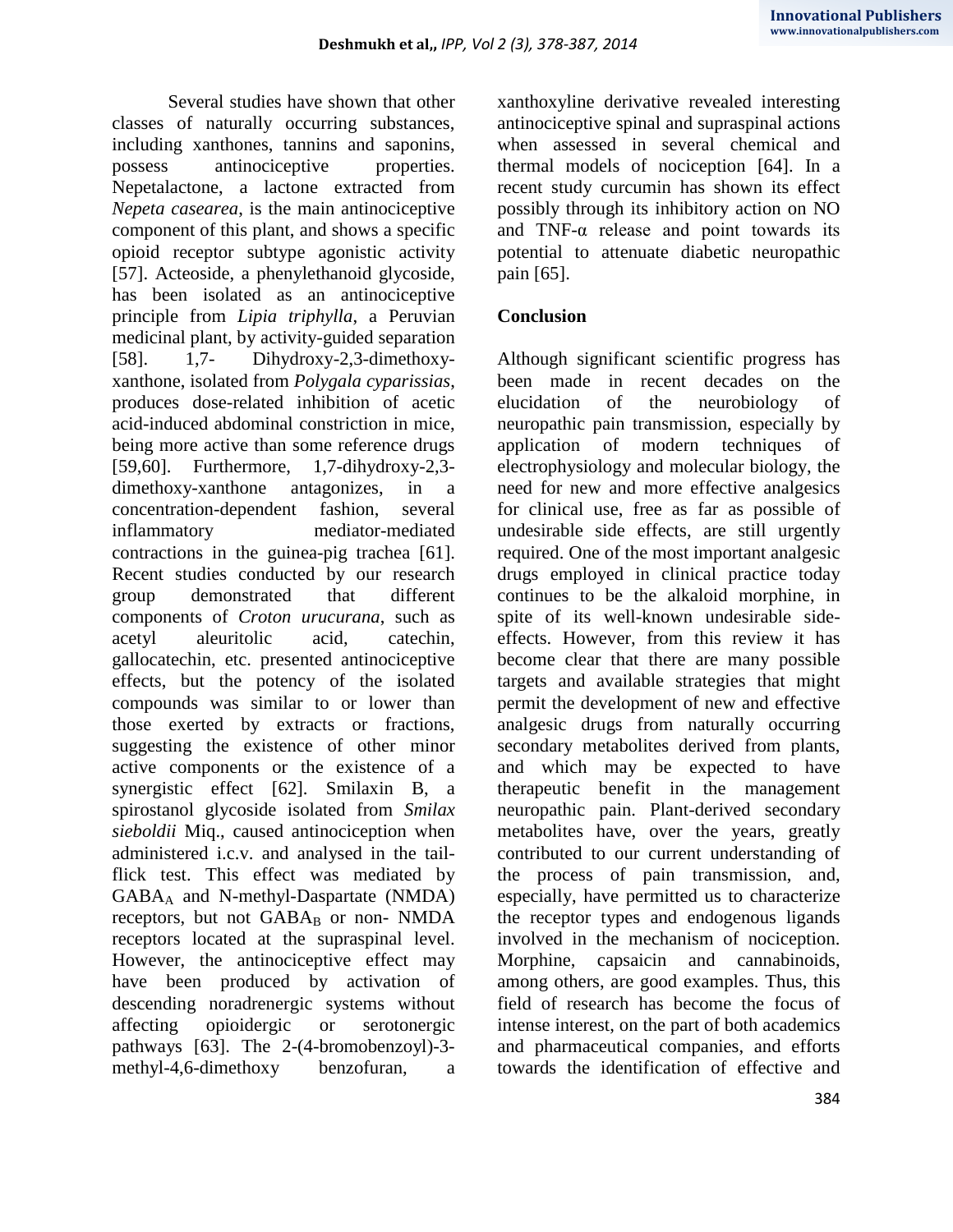safe analgesics, direct from plants or from derivatives, will certainly reap great rewards in the near future. Thus, naturally occurring substances derived from plants currently have and will certainly continue to have a relevant place in the process of drug discovery, particularly in the development of new analgesic drugs.

### **Acknowledgement**

Authors are thankful to Mr. Parveen Garg, the chairman, ISF College of Pharmacy, Moga (Punjab) for his praiseworthy inspiration and support for this study.

#### **Reference:**

- 1. De Smet PAGM: The role of plant-derived drugs and herbal medicines in healthcare. *Drugs 1997;54: 801±840.*
- 2. Hamburger M, Hostettmann K: Bioactivity in plants: the link between phytochemistry and medicine. *Phytochemistry 1991;30: 3864±3874.*
- 3. Shu Y-Z:Recent natural products based drug development: a pharmaceutical industry perspective. *J Nat Prod 1998; 61: 1053±1071.*
- 4. Brownstein MJ: A brief history of opiates, opioid peptides, and opioid receptors. *Proc Natl Acad Sci USA1993; 90: 5391±5393.*
- 5. Benyhe S: Morphine: new aspects in the study of an ancient compound. *Life Sci 1994;55: 969±979.*
- 6. Calixto, Joao B., et al: "Naturally occurring antinociceptive substances from plants." *Phytotherapy research 2000: 401-418.*
- 7. Burstein S: Marijuana as a medicine. *Nature 1997;386: 320.*
- 8. Formukong EA, Evans AT, Evans FJ: The medicinal uses of Cannabis and its constituents. *Phytother Res 1989;3:219±231.*
- 9. Suzuki T, Iwai K: In The Alkaloids. vol. XXIII. *Academic Press Inc: San Diego 1984; 227±299.*
- 10. Szallasi A, Blumberg PM; Mechanisms and therapeutic potential of vanilloids (capsaicin-like molecules). *Adv Pharmacol 1993;24: 123±155.*
- 11. Wirth, J. H., Hudgins, J. C., & Paice, J. A. Use of herbal therapies to relieve pain: A review of efficacy and adverse effects. *Pain Management Nursing* 2005; 4, 145-167.
- 12. Trease GE, Evans WC. In Pharmacognosy. BaillieÁ re Tindall: London *1978: 527±620.*
- 13. Schröder, S., Beckmann, K., Franconi, G., Meyer-Hamme, G., Friedemann, T., Greten, H. J., ... & Efferth, T. Can medical herbs stimulate regeneration or neuroprotection and treat neuropathic pain in chemotherapy-induced peripheral neuropathy?. *Evidence-Based Complementary and Alternative Medicine*, *2013*
- 14. A. Muthuraman and N. Singh, "Attenuating effect of *Acorus calamus* extract in chronic constriction injury induced neuropathic pain in rats: an evidence of anti-oxidative, antiinflammatory, neuroprotective and calcium inhibitory effects," *BMC Complementary and Alternative Medicine* 2011;11,24.
- 15. A.Muthuraman and N. Singh, "Attenuating effect of hydroalcoholic extract of *Acorus calamus* in vincristine-induced painful neuropathy in rats," *Journal of Natural Medicines* 2011; 3-4, 480–487.
- 16. Y. Nakamura, K. Tajima, I. Kawagoe, M. Kanai, and H. Mitsuhata, Efficacy of traditional herbal medicine Yokukansan on patients with neuropathic pain," *Masui* 2009; 10, 1248–1255.
- 17. Suzuki, Y., Mitsuhata, H., Yuzurihara, M., & Kase, Y. Antiallodynic effect of herbal medicine yokukansan on peripheral neuropathy in rats with chronic constriction injury. *Evidence-Based Complementary and Alternative Medicine*,*2012*.
- 18. Robbers JE, Tyler VE: In Herbs of Choice: The Therapeutic Use of Phytomedicinals. *Haworth Press Inc: New York1999; 199±209.*
- 19. M. Harada, A. Yamashita: Pharmacological studies on the root bark of *Paeonia moutan*. I. Central effects of paeonol, *Yakugaku Zasshi 1969;89: 1205–1211.*
- 20. M. Harada, A. Yamashita, M. Aburada: Pharmacological studies on the root bark of *Paeonia moutan*. II. Anti-inflammatory effect, preventive effect on stress-induced gastric erosion, inhibitory effect on gastric juice secretion and other effects of paeonol, *Yakugaku Zasshi 1972;92: 750–756.*
- 21. K. Hano, K. Otsu: Pharmacological studies on some components of *Coix Ma-yuen* Staph. II. Studies on coixol, *Yakugaku Zasshi 1960;80: 1118–1126.*
- 22. T. Mabuchi, S. Matsumura, E. Okuda-Ashitaka, T. Kitano, H. Kojima, T. Nagano, T. Minami, S. Ito: Attenuation of neuropathic pain by the nociceptin/orphanin FQ antagonist JTC-801 is mediated by inhibition of nitric oxide production, *Eur. J. Neurosci 2003;17: 1384–1392.*
- 23. Tatsumi, S., Mabuchi, T., Abe, T., Xu, L., Minami, T., & Ito, S: Analgesic effect of extracts of Chinese medicinal herbs Moutan cortex and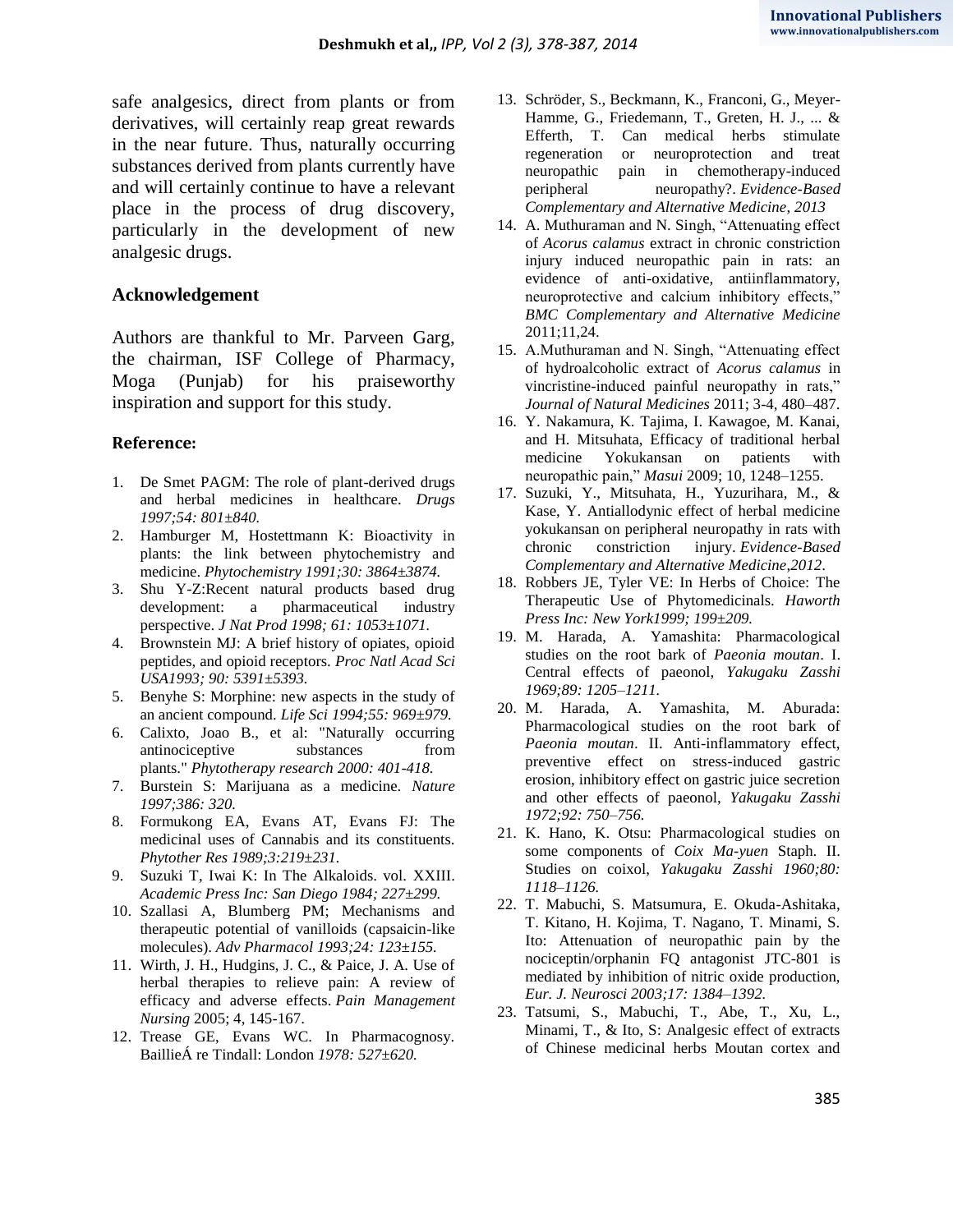Coicis semen on neuropathic pain in mice. *Neuroscience letters 2004; 370*(2), 130-134.

- 24. Rios JL, Simeon S, Villar A: Pharmacological activity of aporphinoid alkaloids. A review. *Fitoterapia 1989;60: 387±412.*
- 25. Reanmongkol W, Matsumoto K, Watanabe H, Subhadhirasakul S, Sakai SI: Antinociceptive and antipyretic effects of alkaloids extracted from the stem bark of Hunteria zeylanica. *Biol Pharm Bull 1994a;17: 1345±1350.*
- 26. Reanmongkol W, Tohda M, Matsumoto K et al: Inhibitory effect of alkaloids extracted from the stem bark of Hunteria zeylanica on 5 lipoxygenase activity in vitro. *Biol Pharm Bull1995; 18: 910±912.*
- 27. Xiao P, Kubo H, OhsawaMet al: Kappa-opioid receptormediated antinociceptive effects of stereoisomers and derivatives of (.)-matrine in mice. *Planta Med 1999;65: 230± 233.*
- 28. Matsumoto K, Mizowaki M, Suchitra T et al: Central antinociceptive effects of mitragynine in mice: contribution of descending noradrenergic and serotonergic systems. *Eur J Pharmacol 1996;317: 75±81.*
- 29. Thongpradichote S, Matsumoto K, Tohda M et al: Identi®cation of opioid receptor subtypes in antinociceptive actions of supraspinallyadministered mitragynine in mice. *Life Sci 1998;62: 1371±1378.*
- 30. Elisabetsky E, Amador TA, Albuquerque RR, Nunes DS, Carvalho AC: Analgesic activity of Psychotria colorata (Wild. ex R. & S.) Muell. Arg. Alkaloids. *J Ethnopharmacol 1995;48: 77±83.*
- 31. Amador TA, Elisabetsky E, Souza DO: Effects of Psychotria colorata alkaloids in brain opioid system. *Neurochem Res 1996;21: 97±102.*
- 32. Tits M, Damas J, Qhetin-Leclercq J, Angenot L: From ethnobotanical uses of Strychnos henningsii to antiinflammatories, analgesic and antispasmodics. *J Ethnopharmacol 1991;34: 261±267.*
- 33. Calixto JB, Santos ARS, Cechinel Filho V, Yunes RA: A review of the plants of the genus Phyllanthus: their chemistry, pharmacology, and therapeutic potential. *Med Res Rev 1998;18: 225±258.*
- 34. Mahato SB, Nandy AK, Roy G: Triterpenes. *Phytochemistry 1992;31: 2199±2249.*
- 35. Safayhi H, Sailer ER: Anti-in¯ammatory actions of pentacyclic triterpenes. *Planta Med 1997;63: 487±493.*
- 36. Lorenzzeti BB, Souza GEP, Sarti SJ, Filho DS, Ferreira SH: Myrcene mimics the peripheral analgesic activity of lemongrass tea. *J Ethnopharmacol 1991;34: 43±48.*
- 37. Vohora SB, Khanna T, Athar M, Ahmad B: Analgesic activity of bacosine, a new triterpene isolated from Bacopa monnieri. *Fitoterapia 1997;68: 361±365.*
- 38. Aydin S, Demir T, Ozturk Y, Baser KHC: Analgesic activity of Nepeta italica L. *Phytother Res 1999;13:20±23.*
- 39. Block LC, Santos ARS, Souza MM et al. Chemical and pharmacological examination of Wedelia paludosa. *J Ethnopharmacol 1998;61: 85±89.*
- 40. Block LC, Scheidt C, QuintaÄ o NLM, Santos ARS, Cechinel Filho V: Phytochemical and pharmacological analysis of different parts of Wedelia paludosa DC (Compositae). *Pharmazie 1998;53: 716±718.*
- 41. Ramesh M, Rao YN, Rao AV et al: Antinociceptive and anti-in¯ammatory activity of a ¯avonoid isolated from Caralluma attenuata. *J Ethnopharmacol1998; 62: 63±66.*
- 42. Cechinel-Filho V, Santos ARS, De Campos ROP et al: Chemical and pharmacological studies of Phyllanthus caroliniensis in mice. *J Pharm Pharmacol 1996;48: 1231±1236.*
- 43. Ca rdenas LC, Rodriguez R, Villaverde MC, Riguera R, Cadena R, Otero A: The analgesic activity of Hedyosmum bonplandianum: ¯avonoid glycosides. *Planta Med1993; 59: 26±27.*
- 44. MartõÂnez-Va zquez M, Apan TOR, Lastra AL, Bye R. A comparative study of the analgesic and anti-in¯ammatory activities of pectolinarin isolated from Cirsium subcoriaceum and linarin isolated from Buddleia cordata. *Planta Med 1998;64: 134±137.*
- 45. Luzzi R, GuimaraÄ es CL, Verdi L et al: Isolation of bi¯avonoids with analgesic activity from Rheedia gardneriana leaves. *Phytomedicine 1997;4: 141±144.*
- 46. Bittar M, Souza MM, Cechinel Filho V, Yunes RA, Lento R, Delle-Monache F. Antinociceptive activity of 13,118- binaringenin, a bi¯avonoid present in plants of the family Guttiferae. *Planta Med 2000;66: 84±86.*
- 47. Chen ZW, Ma CG, Xu SY: Mechanism of analgesic action of hyperin*. Yao Hsueh Hsueh Pao1989; 24: 326±330.*
- 48. Kim HK, Son KH, Chang HW, Kang SS, Kim HP : Inhibition of rat adjuvant-induced arthritis by ginkgetin, a bi¯avone from Ginkgo biloba leaves. *Planta Med 1999;65: 465±467.*
- 49. Koltringer P, Langsteger W, Lind P, Wakonig P, Klima G, Eber O: Ginkgo biloba extract and folic acid in the therapy of changes caused by autonomic neuropathy. *Acta Med Austriaca 1989;16: 35±37.*